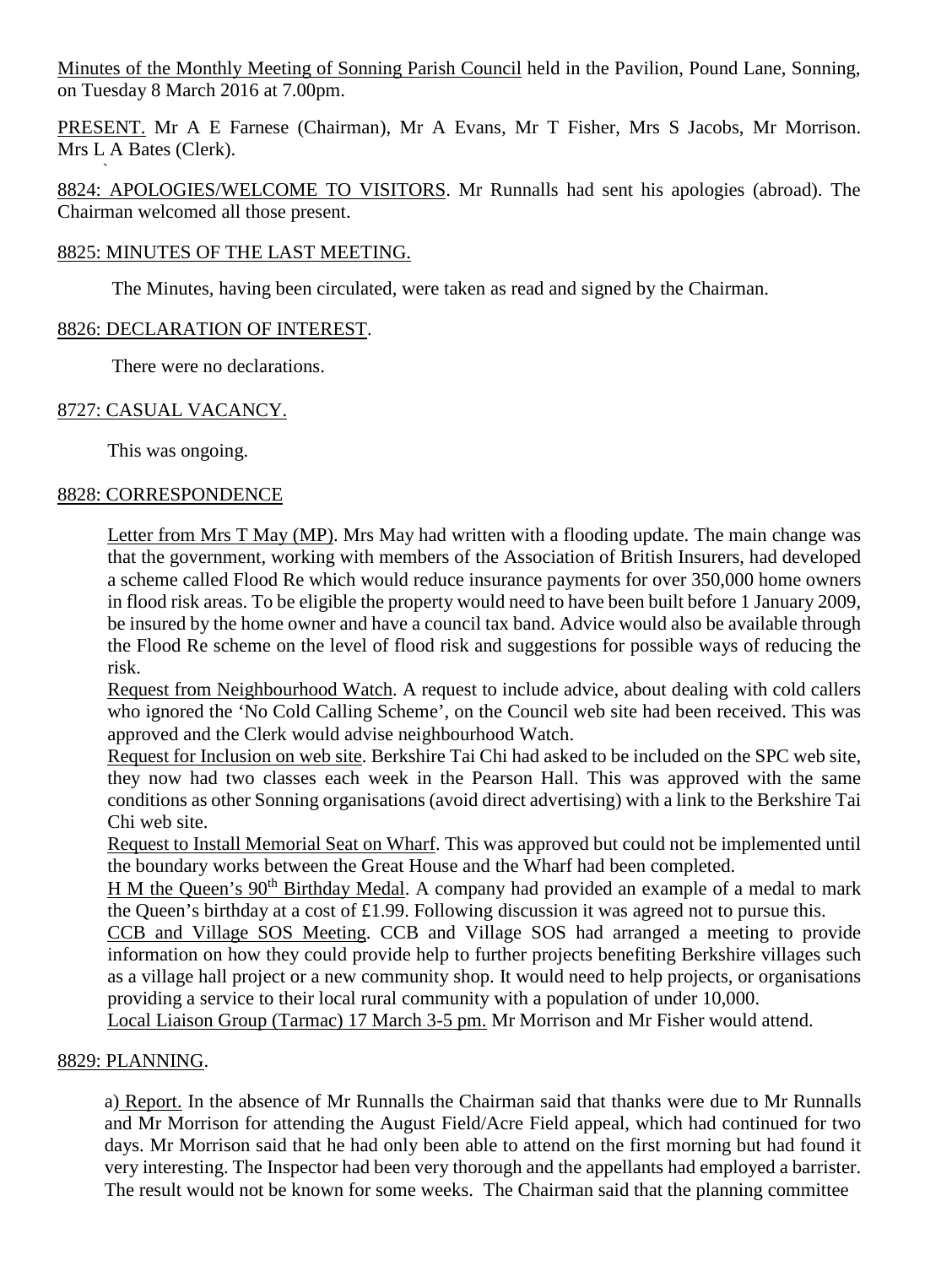# 8829: PLANNING (Cont'd).

would be considering the revised application for the Pavilion Holme Park Sports. It now included a Hyperbaric chamber, which was not in line with the Planning Inspectors conditions when allowing the appeal. There were strict regulations for medical facilities.

**The following applications were on going**: Acre Field, Charvil Lane (F/2015/0235) (Appeal): August Field and Acre Field Charvil Lane (F/2015/0354) (Appeal): The Great House at Sonning (F/2015/0283)**:** 29 Old Bath Road (150735): Reading Blue Coat School Sonning Lane (152342- F/2014/2319) split decision: Little Shire Mustard Lane (152478): 20 Old Bath Road (152751): Holme Park Farm House, Holme Park Farm Lane (153218): Pavilion, Holme Park Sports Ground (153301) **Revised Plans**: Land adjacent To Model Farm Cottages Bath Road (153307): Glebelands Thames Street (153390):

**The following applications had been approved**: South Lodge Sonning Lane (F/2014/1832): Redhouse Cottage Pearson Road (152762): Unit 1 Sonning Farm (152363): 47 West Drive (152543). The White House High Street (153369).

**The following applications had been refused**. There were no new refusals.

**The following new applications had been received**. There were no new applications.

# 8830: CONSERVATION AREA ASSESSMENT.

There was no further update

# 8831: QUESTIONS FOR BOROUGH COUNCILLOR.

In the absence of Cllr Haines, there were no questions.

### 8832: PARISHIONER QUESTIONS

There were no questions.

## 8833: FINANCE.

- a) Report. The Report had been circulated and was noted.
- b) Payment of Accounts. Mr Morrison proposed making the following payments, Mr Fisher seconded and these were unanimously approved.

#### February

| Payments            |               |                           |                              |         |            |            |                           |
|---------------------|---------------|---------------------------|------------------------------|---------|------------|------------|---------------------------|
| Date                | Cheque<br>No. | Name                      | Service item                 | Gross   | <b>VAT</b> | <b>Net</b> | <b>Committee Headings</b> |
| $12 \text{ Feb} 16$ | 100247        | <b>Environment Agency</b> | <b>Wharf Licence</b>         | 51.83   | 0.00       | 51.83      | <b>ENVIRONMENT</b>        |
| 12 Feb '16          | 100248        | Ouadron                   | Dog Bins $x$ 2               | 196.20  | 32.70      | 163.50     | <b>AMENITIES</b>          |
| 12 Feb. 16          | 100249        | <b>Henley Landscapes</b>  | Install Dog Signs            | 160.00  | 0.00       | 160.00     | <b>RECREATION</b>         |
| 12 Fed '16          | 100250        | Mrs L A Bates             | Reimbursement – Office Rent  | 221.00  | 0.00       | 221.00     | <b>ADMINISTRATION</b>     |
| 29 Feb '16          | 100251        | Mrs R Hulley              | Litter part Nov + Dec & Jan  | 345.13  | 00.00      | 345.13     | <b>HIGHWAYS</b>           |
| $29$ Feb $16$       | 100242        | <b>SSE</b> Contracting    | New Light Pound Lane         | 430.80  | 71.80      | 359.00     | <b>LIGHTING</b>           |
| $29$ Feb $16$       | 100243        | <b>Henley Landscapes</b>  | Fell Tree by school entrance | 750.00  | 0.00       | 750.00     | <b>RECREATION</b>         |
|                     |               |                           | <b>Months Total</b>          | 2154.96 | 104.50     | 2050.46    |                           |

c) Donations. Mr Morrison said that Relate had requested a donation, there were £75 in unallocated funds available and proposed allocating £50 to the 2015/16 list. As there were no other request the Chairman seconded and this was unanimously approved.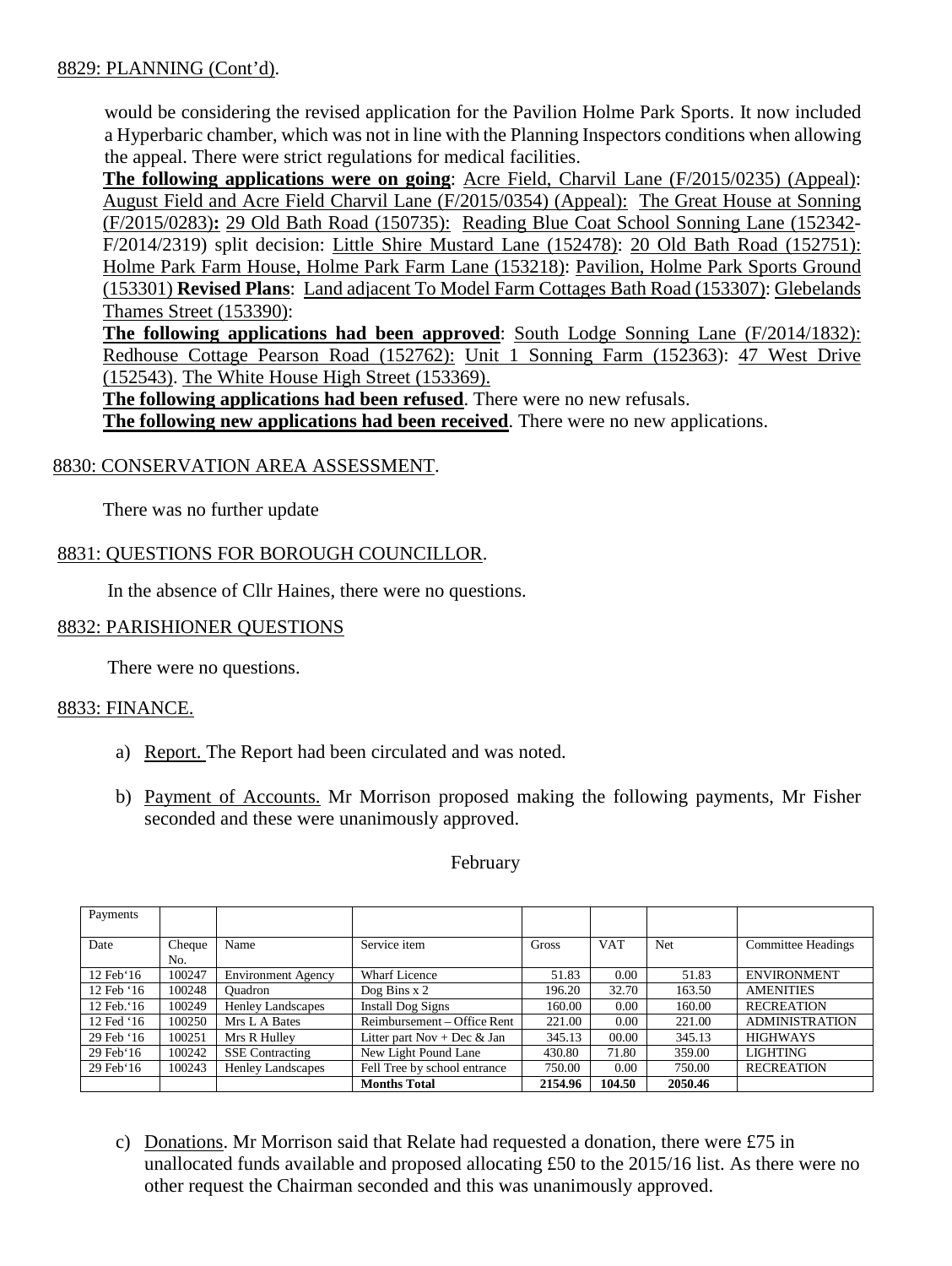# 8834: HIGHWAYS.

Mr Evans said that a letter had been received from Mr and Mrs Plant. Following discussion it was agreed to thank them for their comments and to say the Council were aware of their concerns and that discussions with the Clubs and WBC were ongoing. The Chairman said that he had observed the Club using the inner car park at the school.

Mr Evans said that he has been contacted by local radio concerning No Cold Calling and Trading Standards had also spoken. Mr Evans had been able to answer questions about the positions for the signing and to clarify some misunderstandings that this would affect the Clooney's.

Electronic Speed Indicators. Mr Evans said that Twyford PC had not been involved in the process when a new Speed Indicator had been installed. He agreed to speak to Mr Horton at WBC.

# 8835: RECREATION AND ENVIRONMENT W.G.

- a) Report. In the absence of Mrs Pownall there was no report.
- b) Safety Checks. The Chairman said that these had been carried out.
- c) Water Drain-Off Work. Mr Fisher had met Mr Beckinsale to discuss proposed drainage work and Mr Beckinsale had agreed that the eco drain would help the flooding, although it might silt up and need to be cleared regularly. Mr Beckinsale's quote was £1675 and the next quote was for £2100. The Chairman said that Henley Landscapes had quoted £425 to carry out some minor pruning to the tree roots under the swing safety surface and relay the surface, providing the work was done at the same time as the drainage. Following discussion Mr Fisher proposed accepting Mr Beckinsale's quote, and the quote for the safety surface work, the Chairman seconded and this was unanimously approved.
- d) Pavilion Drain Works. Mrs Pownall said that this was ongoing.
- e) Quotes for the Playground. The Clerk would try to obtain quotes for the walkways in the playground as Playdale were not prepared to do this as their equipment was no longer required.
- f) Quote for Wharf Works. There had been no contact from the Great House. Mrs Jacobs said that Henley Landscapes had felled the tree next to the River and left the area neat and tidy.
- g) SPC Meeting with Sports Clubs. This had taken place on Monday 22 February and the Clerk had circulated notes. The Chairman said it had been a productive meeting and the SCC practice nets had been discussed and Mr Ray had clarified that the surface was permeable. It was agreed to put this on the April agenda for discussion. The Chairman said that the Clubs needed to tidy up the compound and pavilion and Mr Ray said this could be done with mutual co-operation.
- h) SLTC Hedge. The Chairman said that he had met the SLTC Chairman and she had said that SLTC had some reservations about removing the hedge, it offered some wind protection and screening from other activities, particularly it the SCC nets were installed in the proposed position. It had been agreed that cutting the hedge down to a manageable height would be preferable and SLTC could then maintain the sides. The Club wanted to put a new footpath from the Club Hut to the courts but the edge of the courts would need to be tidied first.
- i) ROSPA INSPECTION. It was agreed to instruct ROSPA to carry out the annual play equipment inspection as usual.

# 8836: TECHNICAL SERVICES.

 Safety Checks. The Chairman had carried out the safety checks and there was nothing to report. Lighting Upgrade. Mr Fisher said that he was updating the spreadsheet and that the WBC scheme would come into operation in April.

Request for Dog Bins. Two requests for additional dog bins had been received, one for the boundary between the Nature Reserve and the RBC School area and one along the towpath beyond the Lock. The Clerk would ask Quadron if they could service the proposed locations. Allotments. The hedge was looking good and there were no current vacancies.